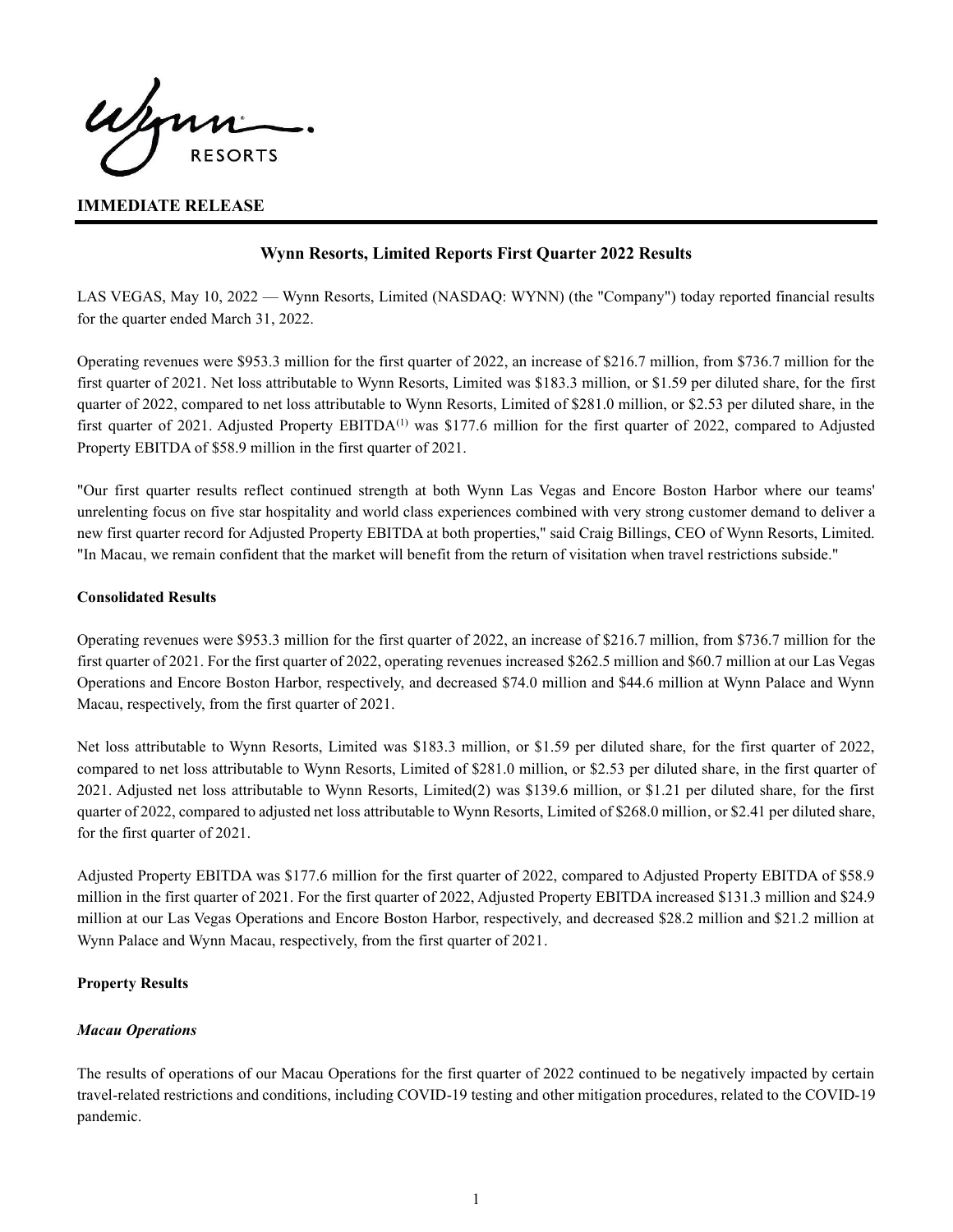## *Wynn Palace*

Operating revenues from Wynn Palace were \$163.3 million for the first quarter of 2022, a decrease of \$74.0 million from \$237.3 million for the first quarter of 2021. Adjusted Property EBITDA from Wynn Palace was \$(0.9) million for the first quarter of 2022, compared to \$27.4 million for the first quarter of 2021. VIP table games win as a percentage of turnover was 2.05%, below the property's expected range of 3.1% to 3.4% and below the 4.38% experienced in the first quarter of 2021. Table games win percentage in mass market operations was 20.9%, below the 21.7% experienced in the first quarter of 2021.

#### *Wynn Macau*

Operating revenues from Wynn Macau were \$135.1 million for the first quarter of 2022, a decrease of \$44.6 million from \$179.7 million for the first quarter of 2021. Adjusted Property EBITDA was \$(4.7) million for the first quarter of 2022, compared to \$16.6 million for the first quarter of 2021. VIP table games win as a percentage of turnover was 3.84%, above the property's expected range of 3.1% to 3.4% and above the 3.25% experienced in the first quarter of 2021. Table games win percentage in mass market operations was 17.5%, slightly below the 17.8% experienced in the first quarter of 2021.

## *Las Vegas Operations*

Operating revenues from our Las Vegas Operations were \$441.2 million for the first quarter of 2022, an increase of \$262.5 million from \$178.7 million for the first quarter of 2021. Adjusted Property EBITDA from our Las Vegas Operations for the first quarter of 2022 was \$159.4 million, compared to \$28.1 million for the first quarter of 2021. Table games win percentage for the first quarter of 2022 was 23.6%, within the property's expected range of 22% to 26% and in line with the 23.6% experienced in the first quarter of 2021.

## *Encore Boston Harbor*

Operating revenues from Encore Boston Harbor were \$190.8 million for the first quarter of 2022, an increase of \$60.7 million from \$130.1 million for the first quarter of 2021. Adjusted Property EBITDA from Encore Boston Harbor for the first quarter of 2022 was \$55.3 million, compared to \$30.4 million for the first quarter of 2021. Table games win percentage for the first quarter of 2022 was 22.2%, slightly above the property's expected range of 18% to 22% and above the 21.1% experienced in the first quarter of 2021.

## **Balance Sheet**

Our cash and cash equivalents as of March 31, 2022 totaled \$2.32 billion, comprised of approximately \$1.29 billion held by Wynn Macau, Limited ("WML") and subsidiaries, approximately \$388.5 million held by Wynn Resorts Finance excluding WML, and approximately \$641.6 million at Corporate and other.

As of March 31, 2022, the available borrowing capacity under the Wynn Resorts Finance Revolver and WM Cayman II Revolver was \$835.6 million and \$211.9 million, respectively.

Total current and long-term debt outstanding at March 31, 2022 was \$11.92 billion, comprised of \$5.97 billion of Macau related debt, \$3.13 billion of Wynn Las Vegas debt, \$2.21 billion of Wynn Resorts Finance debt, and \$613.0 million of debt held by the retail joint venture which we consolidate.

## **Conference Call and Other Information**

The Company will hold a conference call to discuss its results, including the results of Wynn Resorts Finance, LLC and Wynn Las Vegas, LLC, on May 10, 2022 at 1:30 p.m. PT (4:30 p.m. ET). Interested parties are invited to join the call by accessing a live audio webcast at http://www.wynnresorts.com.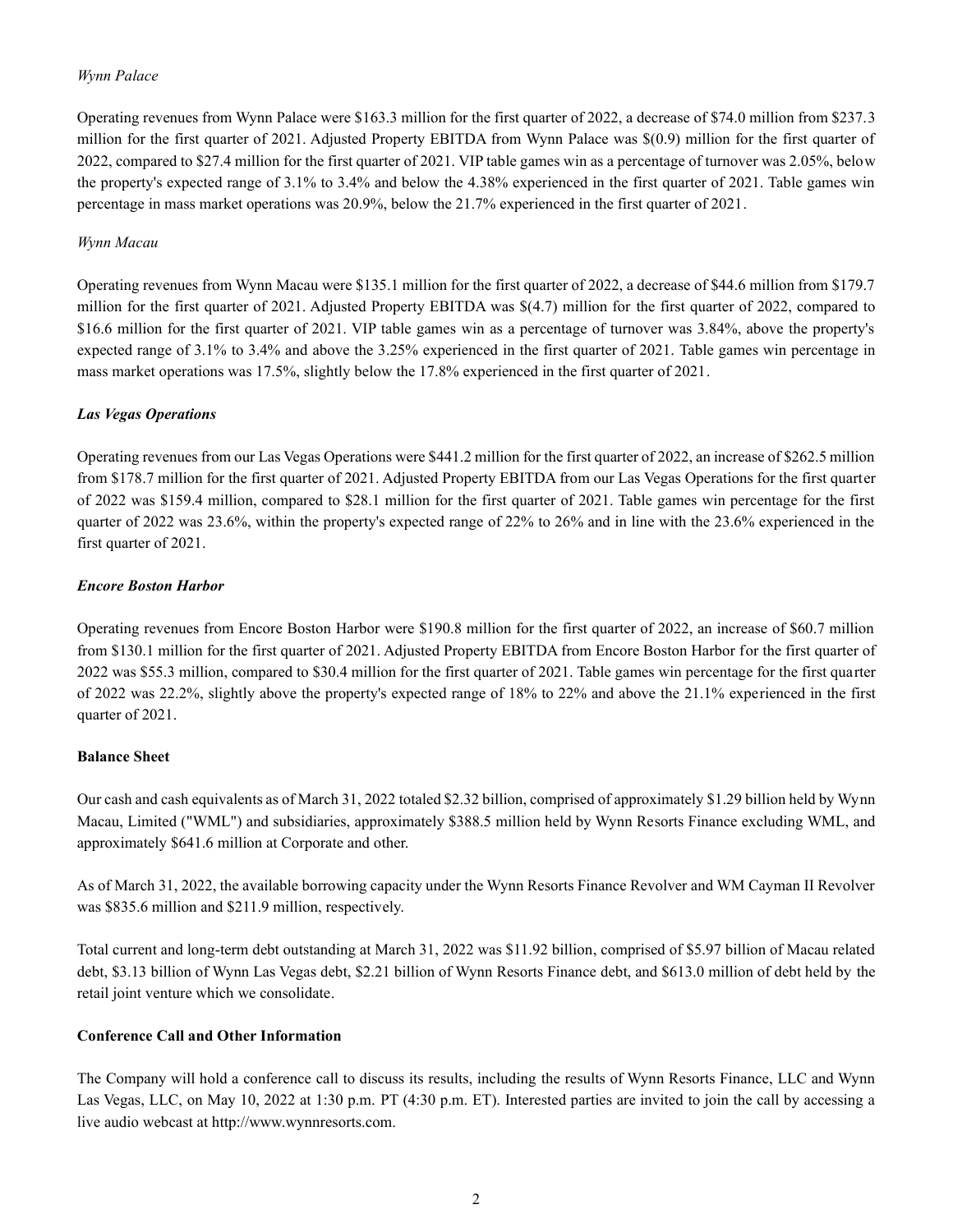On or before May 13, 2022, the Company will make Wynn Resorts Finance, LLC and Wynn Las Vegas, LLC financial information for the quarter ended March 31, 2022 available to noteholders, prospective investors, broker-dealers and securities analysts. Please contact our investor relations office at 702-770-7555 or at investorrelations@wynnresorts.com, to obtain access to such financial information.

#### **Forward-looking Statements**

This release contains forward-looking statements regarding operating trends and future results of operations. Such forwardlooking statements are subject to a number of risks and uncertainties that could cause actual results to differ materially from those we express in these forward-looking statements, including, but not limited to, the COVID-19 pandemic, and the continued impact of its consequences, extensive regulation of our business, pending or future legal proceedings, ability to maintain gaming licenses and concessions (including with respect to our ability to extend or renew our gaming concession in Macau, which expires on June 26, 2022, and proposed amendments to the Macau gaming law), dependence on key employees, general global political and economic conditions, adverse tourism trends, dependence on a limited number of resorts, competition in the casino/hotel and resort industries, uncertainties over the development and success of new gaming and resort properties, construction risks, cybersecurity risk and our leverage and debt service. Additional information concerning potential factors that could affect the Company's financial results is included in the Company's Annual Report on Form 10-K for the year ended December 31, 2021 and the Company's other periodic reports filed with the Securities and Exchange Commission. The Company is under no obligation to (and expressly disclaims any such obligation to) update or revise its forward-looking statements as a result of new information, future events or otherwise, except as required by law.

#### **Non-GAAP Financial Measures**

(1) "Adjusted Property EBITDA" is net loss before interest, income taxes, depreciation and amortization, pre-opening expenses, property charges and other, management and license fees, corporate expenses and other (including intercompany golf course, meeting and convention, and water rights leases), stock-based compensation, change in derivatives fair value, loss on extinguishment of debt, and other non-operating income and expenses. We use Adjusted Property EBITDA to manage the operating results of our segments. Adjusted Property EBITDA is presented exclusively as a supplemental disclosure because management believes that it is widely used to measure the performance, and as a basis for valuation, of gaming companies. Management uses Adjusted Property EBITDA as a measure of the operating performance of its segments and to compare the operating performance of its properties with those of its competitors, as well as a basis for determining certain incentive compensation. We also present Adjusted Property EBITDA because it is used by some investors to measure a company's ability to incur and service debt, make capital expenditures and meet working capital requirements. Gaming companies have historically reported EBITDA as a supplement to GAAP. In order to view the operations of their casinos on a more stand-alone basis, gaming companies, including us, have historically excluded from their EBITDA calculations preopening expenses, property charges, corporate expenses and stock-based compensation, that do not relate to the management of specific casino properties. However, Adjusted Property EBITDA should not be considered as an alternative to operating income as an indicator of our performance, as an alternative to cash flows from operating activities as a measure of liquidity, or as an alternative to any other measure determined in accordance with GAAP. Unlike net loss, Adjusted Property EBITDA does not include depreciation or interest expense and therefore does not reflect current or future capital expenditures or the cost of capital. We have significant uses of cash flows, including capital expenditures, interest payments, debt principal repayments, income taxes and other non-recurring charges, which are not reflected in Adjusted Property EBITDA. Also, our calculation of Adjusted Property EBITDA may be different from the calculation methods used by other companies and, therefore, comparability may be limited.

(2) "Adjusted net loss attributable to Wynn Resorts, Limited" is net loss attributable to Wynn Resorts, Limited before pre-opening expenses, property charges and other, change in derivatives fair value, loss on extinguishment of debt, and foreign currency remeasurement and other, net of noncontrolling interests. Adjusted net loss attributable to Wynn Resorts, Limited and adjusted net loss attributable to Wynn Resorts, Limited per diluted share are presented as supplemental disclosures to financial measures in accordance with GAAP because management believes that these non-GAAP financial measures are widely used to measure the performance, and as a principal basis for valuation, of gaming companies. These measures are used by management and/or evaluated by some investors, in addition to net loss and loss per share computed in accordance with GAAP, as an additional basis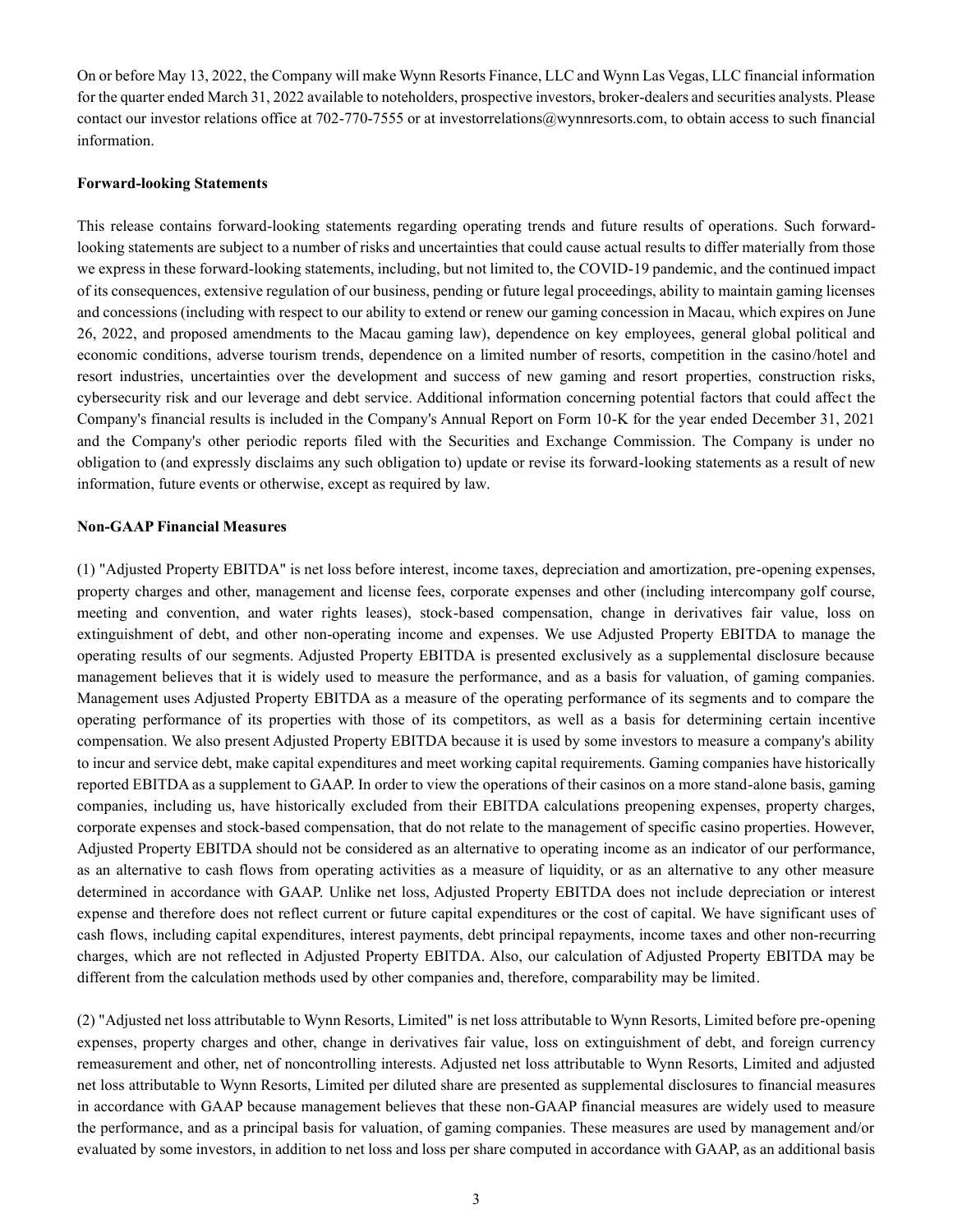for assessing period-to-period results of our business. Adjusted net loss attributable to Wynn Resorts, Limited and adjusted net loss attributable to Wynn Resorts, Limited per diluted share may be different from the calculation methods used by other companies and, therefore, comparability may be limited.

The Company has included schedules in the tables that accompany this release that reconcile (i) net loss attributable to Wynn Resorts, Limited to adjusted net loss attributable to Wynn Resorts, Limited, (ii) operating income (loss) to Adjusted Property EBITDA, and (iii) net loss attributable to Wynn Resorts, Limited to Adjusted Property EBITDA.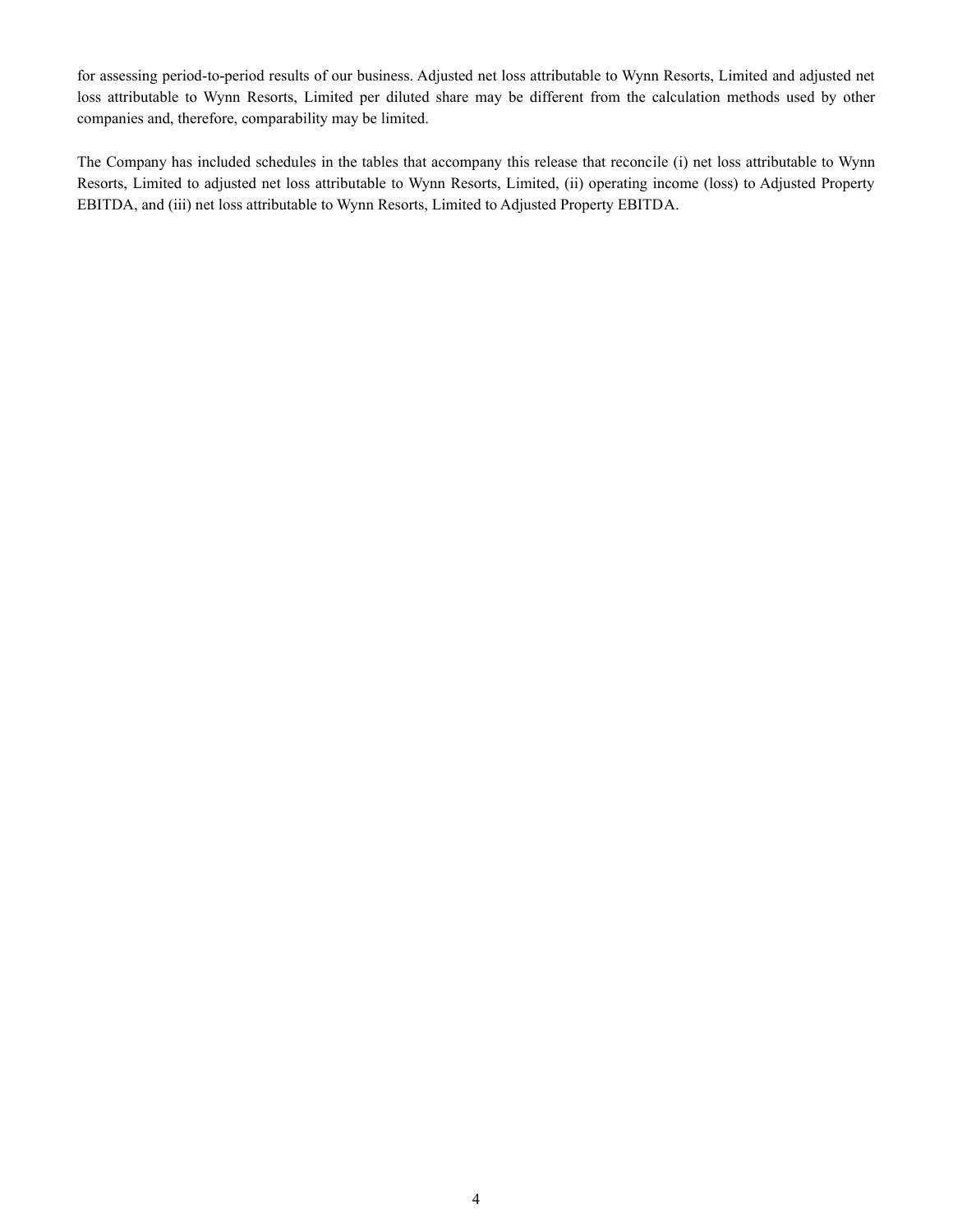# **WYNN RESORTS, LIMITED AND SUBSIDIARIES CONDENSED CONSOLIDATED STATEMENTS OF OPERATIONS**

# **(in thousands, except per share data)**

# **(unaudited)**

|                                                         | <b>Three Months Ended</b><br>March 31. |                         |
|---------------------------------------------------------|----------------------------------------|-------------------------|
|                                                         | 2022                                   | 2021                    |
| <b>Operating revenues:</b>                              |                                        |                         |
| Casino                                                  | \$<br>489,862                          | $\mathbb{S}$<br>516.218 |
| Rooms                                                   | 170,376                                | 76,190                  |
| Food and beverage                                       | 174,020                                | 68,509                  |
| Entertainment, retail and other                         | 119,076                                | 75,765                  |
| <b>Total operating revenues</b>                         | 953,334                                | 736,682                 |
| <b>Operating expenses:</b>                              |                                        |                         |
| Casino                                                  | 324,079                                | 351,966                 |
| Rooms                                                   | 58,715                                 | 33,535                  |
| Food and beverage                                       | 146,656                                | 73,948                  |
| Entertainment, retail and other                         | 88,904                                 | 73,459                  |
| General and administrative                              | 196,780                                | 179,774                 |
| Provision for credit losses                             | 342                                    | 7,367                   |
| Pre-opening                                             | 2,447                                  | 1,627                   |
| Depreciation and amortization                           | 184,556                                | 185,121                 |
| Property charges and other                              | 45,720                                 | 5,617                   |
| <b>Total operating expenses</b>                         | 1,048,199                              | 912,414                 |
| <b>Operating loss</b>                                   | (94, 865)                              | (175, 732)              |
| Other income (expense):                                 |                                        |                         |
| Interest income                                         | 1,280                                  | 904                     |
| Interest expense, net of amounts capitalized            | (152, 158)                             | (152, 852)              |
| Change in derivatives fair value                        | 7,400                                  | 4,409                   |
| Loss on extinguishment of debt                          |                                        | (1,322)                 |
| Other                                                   | (15, 127)                              | (11,093)                |
| Other income (expense), net                             | (158, 605)                             | (159,954)               |
| Loss before income taxes                                | (253, 470)                             | (335,686)               |
| Provision for income taxes                              | (1,140)                                | (493)                   |
| <b>Net loss</b>                                         | (254, 610)                             | (336,179)               |
| Less: net loss attributable to noncontrolling interests | 71,286                                 | 55,201                  |
| Net loss attributable to Wynn Resorts, Limited          | $(183, 324)$ \$<br>$\mathbf{s}$        | (280, 978)              |
| Basic and diluted net loss per common share:            |                                        |                         |
| Net loss attributable to Wynn Resorts, Limited:         |                                        |                         |
| <b>Basic</b>                                            | $\$$<br>$(1.59)$ \$                    | (2.53)                  |
| Diluted                                                 | \$<br>$(1.59)$ \$                      | (2.53)                  |
| Weighted average common shares outstanding:             |                                        |                         |
| <b>Basic</b>                                            | 115,030                                | 111,020                 |
| Diluted                                                 | 115,030                                | 111,020                 |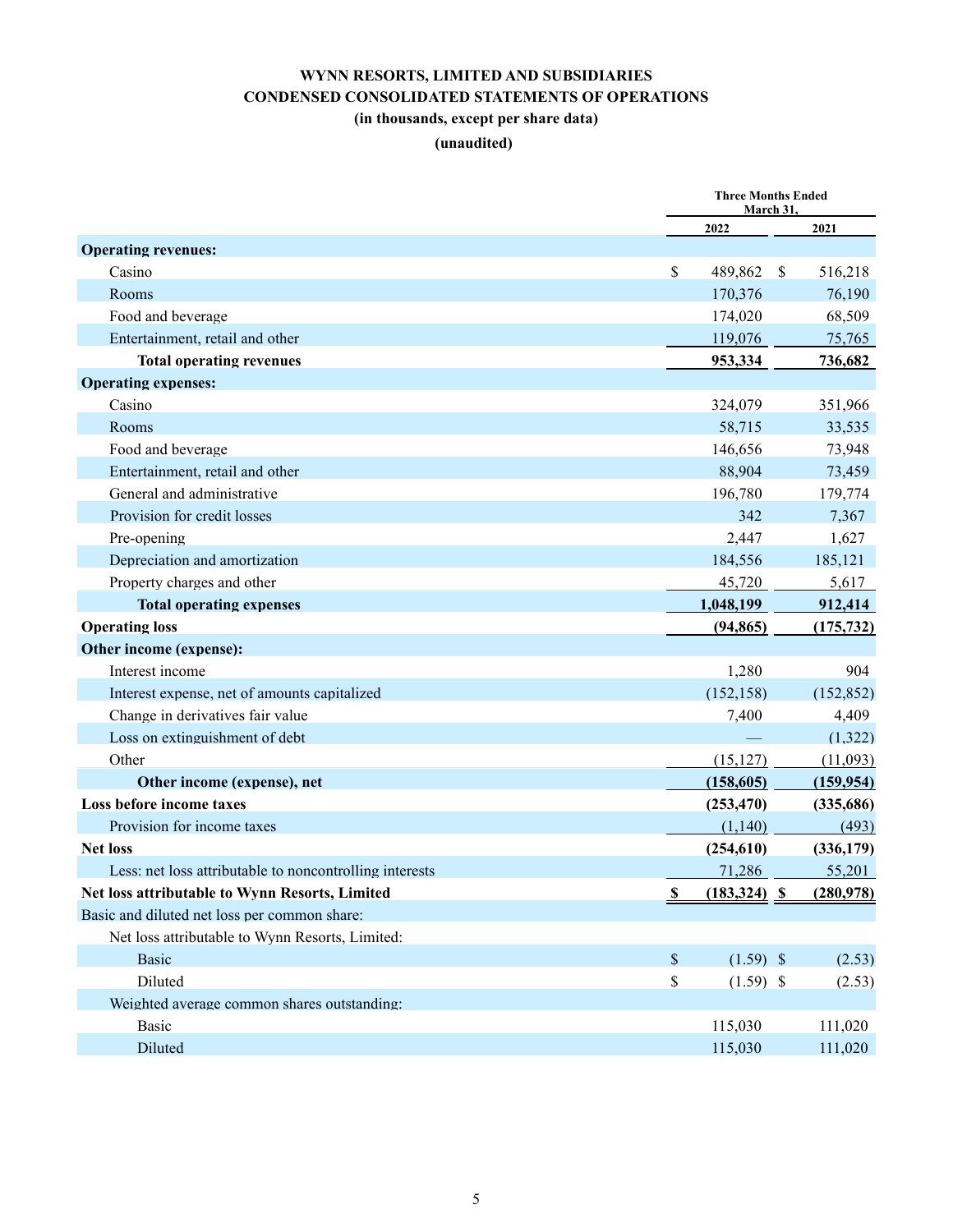# **WYNN RESORTS, LIMITED AND SUBSIDIARIES RECONCILIATION OF NET LOSS ATTRIBUTABLE TO WYNN RESORTS, LIMITED TO ADJUSTED NET LOSS ATTRIBUTABLE TO WYNN RESORTS, LIMITED**

# **(in thousands, except per share data) (unaudited)**

|                                                                           | <b>Three Months Ended</b><br>March 31. |                 |  |           |
|---------------------------------------------------------------------------|----------------------------------------|-----------------|--|-----------|
|                                                                           |                                        | 2022            |  | 2021      |
| Net loss attributable to Wynn Resorts, Limited                            |                                        | $(183, 324)$ \$ |  | (280,978) |
| Pre-opening expenses                                                      |                                        | 2,447           |  | 1,627     |
| Property charges and other                                                |                                        | 45,720          |  | 5,617     |
| Change in derivatives fair value                                          |                                        | (7,400)         |  | (4,409)   |
| Loss on extinguishment of debt                                            |                                        |                 |  | 1,322     |
| Foreign currency remeasurement and other                                  |                                        | 15,127          |  | 11,093    |
| Noncontrolling interests impact on adjustments                            |                                        | (12, 189)       |  | (2,268)   |
| Adjusted net loss attributable to Wynn Resorts, Limited                   |                                        | (139,619)       |  | (267,996) |
| Adjusted net loss attributable to Wynn Resorts, Limited per diluted share |                                        | $(1.21)$ \$     |  | (2.41)    |
|                                                                           |                                        |                 |  |           |
| Weighted average common shares outstanding - diluted                      |                                        | 115,030         |  | 111,020   |

6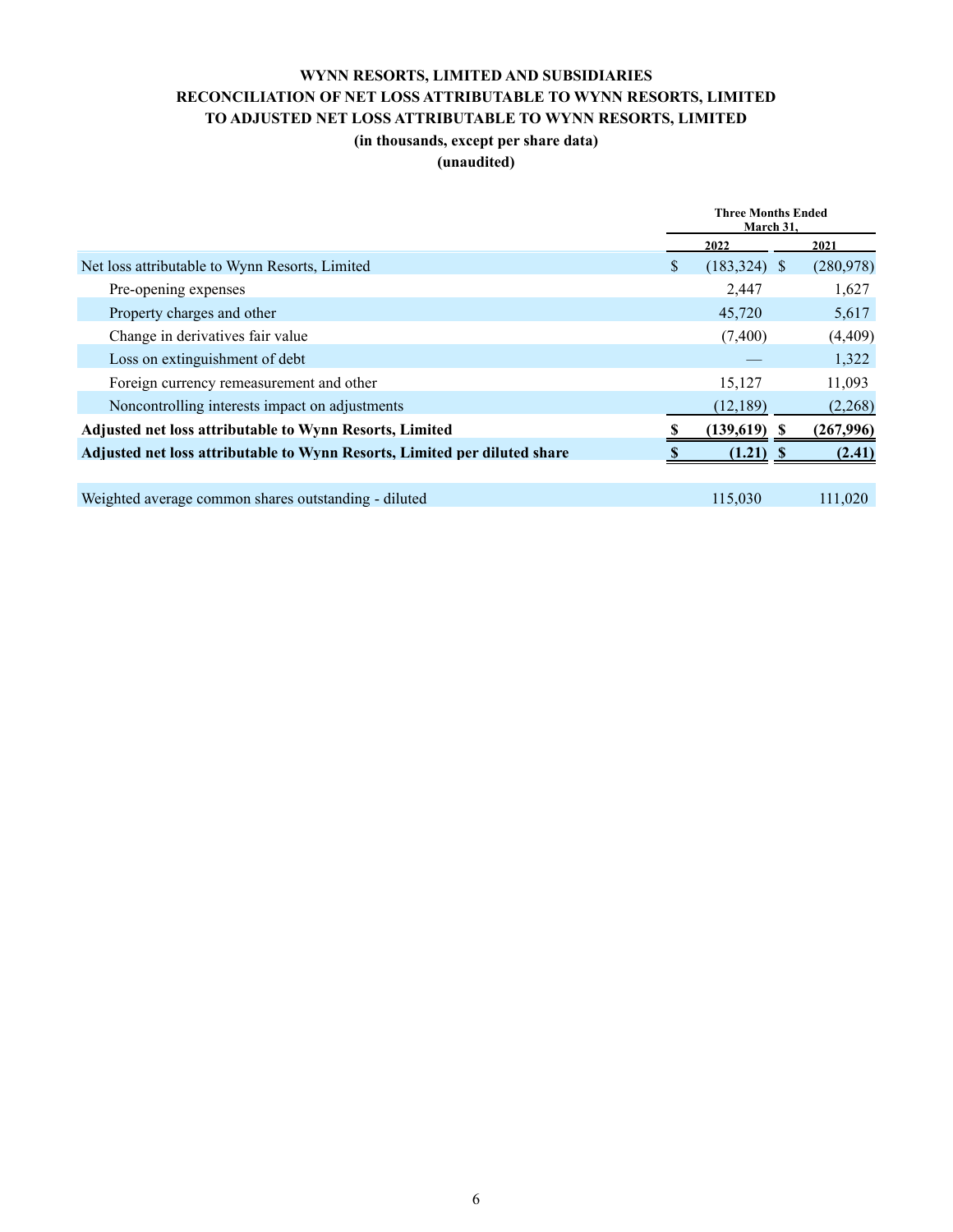# **WYNN RESORTS, LIMITED AND SUBSIDIARIES RECONCILIATION OF OPERATING INCOME (LOSS) TO ADJUSTED PROPERTY EBITDA**

#### **(in thousands)**

#### **(unaudited)**

|                               | Three Months Ended March 31, 2022                               |               |                                            |       |                                         |         |                                   |        |                                    |          |                                    |        |                                              |        |               |          |
|-------------------------------|-----------------------------------------------------------------|---------------|--------------------------------------------|-------|-----------------------------------------|---------|-----------------------------------|--------|------------------------------------|----------|------------------------------------|--------|----------------------------------------------|--------|---------------|----------|
|                               | <b>Operating</b><br>Pre-opening<br>income<br>expenses<br>(loss) |               | <b>Depreciation</b><br>and<br>amortization |       | <b>Property</b><br>charges and<br>other |         | Management<br>and license<br>fees |        | Corporate<br>expenses and<br>other |          | <b>Stock-based</b><br>compensation |        | Adjusted<br><b>Property</b><br><b>EBITDA</b> |        |               |          |
| Macau Operations:             |                                                                 |               |                                            |       |                                         |         |                                   |        |                                    |          |                                    |        |                                              |        |               |          |
| Wynn Palace                   | \$                                                              | $(59,501)$ \$ |                                            |       | \$                                      | 50,462  | S                                 | 138    | -S                                 | 5,185    | -S                                 | 1,543  | S                                            | 1,309  | <sup>\$</sup> | (864)    |
| Wynn Macau                    |                                                                 | (34,816)      |                                            |       |                                         | 20,022  |                                   | 1,469  |                                    | 4,324    |                                    | 1,678  |                                              | 2,641  |               | (4,682)  |
| Other Macau                   |                                                                 | (3,947)       |                                            |       |                                         | 977     |                                   |        |                                    |          |                                    | 2,418  |                                              | 551    |               |          |
| <b>Total Macau Operations</b> |                                                                 | (98, 264)     |                                            |       |                                         | 71,461  |                                   | 1,608  |                                    | 9,509    |                                    | 5,639  |                                              | 4,501  |               | (5,546)  |
| Las Vegas Operations          |                                                                 | 82,930        |                                            | 1,397 |                                         | 45,602  |                                   | 1,322  |                                    | 21,027   |                                    | 5,414  |                                              | 1,686  |               | 159,378  |
| <b>Encore Boston Harbor</b>   |                                                                 | 2,189         |                                            |       |                                         | 40,989  |                                   | 621    |                                    | 9,338    |                                    | 1,705  |                                              | 408    |               | 55,250   |
| Wynn Interactive              |                                                                 | (105, 035)    |                                            | 1,050 |                                         | 24,248  |                                   | 41,961 |                                    |          |                                    | 2,427  |                                              | 3,848  |               | (31,501) |
| Corporate and other           |                                                                 | 23,315        |                                            |       |                                         | 2,256   |                                   | 208    |                                    | (39,874) |                                    | 10,638 |                                              | 3,457  |               |          |
| Total                         |                                                                 | $(94,865)$ \$ |                                            | 2,447 |                                         | 184,556 | -S                                | 45,720 |                                    |          |                                    | 25,823 |                                              | 13,900 |               | 177,581  |

**Three Months Ended March 31, 2021 Operating income (loss) Pre-opening expenses Depreciation and amortization Property charges and other Management and license fees Corporate expenses and other Stock-based compensation Adjusted Property EBITDA** Macau Operations: Wynn Palace \$ (54,788) \$ 414 \$ 67,010 \$ 2,174 \$ 8,178 \$ 1,178 \$ 3,203 \$ 27,369 Wynn Macau (16,952) — 21,464 247 5,855 1,364 4,578 16,556 Other Macau (3,270) — 1,108 15 — 1,543 604 — **Total Macau Operations (75,010) 414 89,582 2,436 14,033 4,085 8,385 43,925** Las Vegas Operations (40,006) 511 48,103 2,427 8,608 5,414 3,024 28,081 Encore Boston Harbor (18,633) — 39,113 742 6,237 2,282 622 30,363 Wynn Interactive (54,758) 702 6,071 - - 391 4,125 (43,469) Corporate and other 12,675 — 2,252 12 (28,878) 5,749 8,190 **Total \$ (175,732) \$ 1,627 \$ 185,121 \$ 5,617 \$ — \$ 17,921 \$ 24,346 \$ 58,900**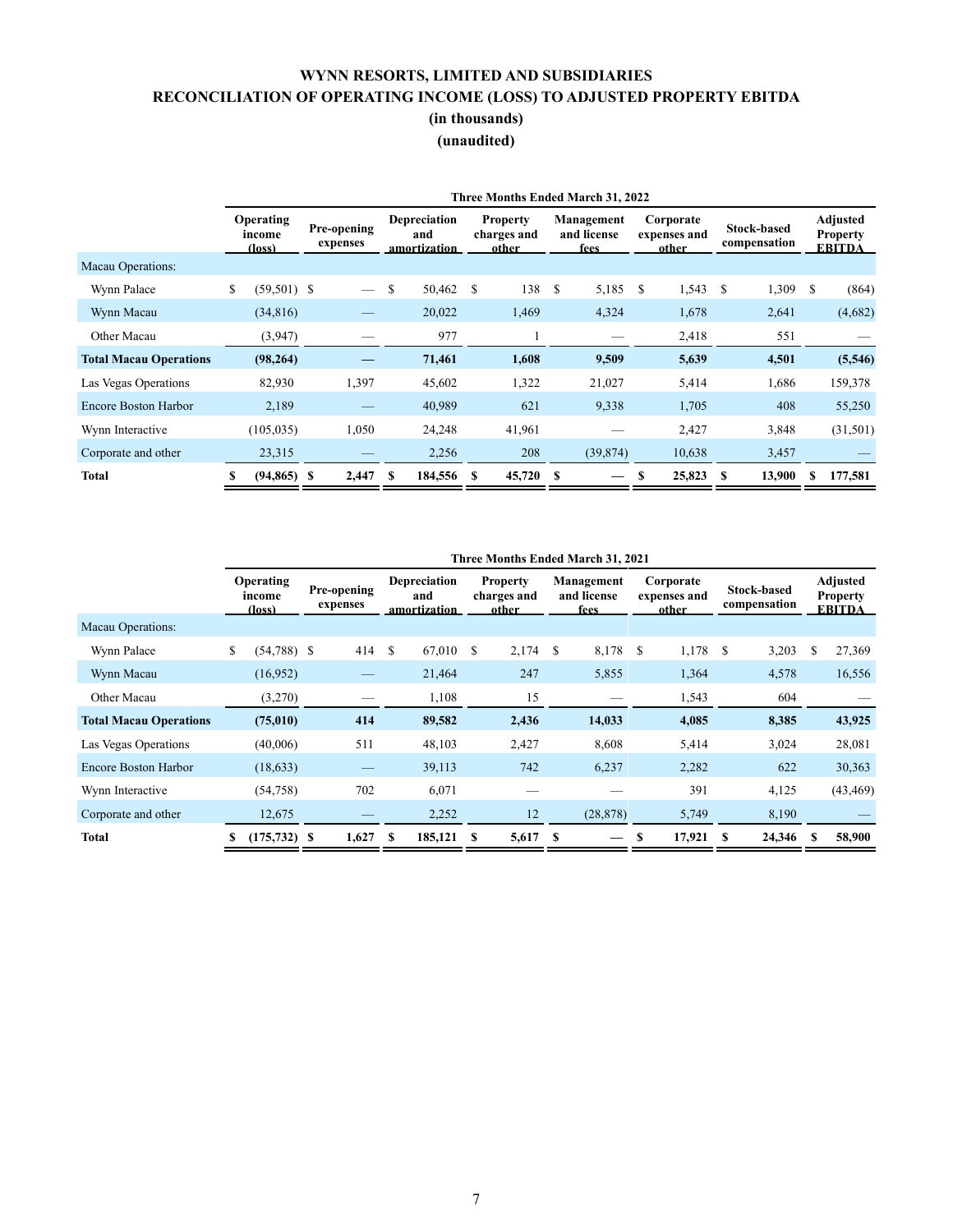# **WYNN RESORTS, LIMITED AND SUBSIDIARIES RECONCILIATION OF NET LOSS ATTRIBUTABLE TO WYNN RESORTS, LIMITED TO ADJUSTED PROPERTY EBITDA**

# **(in thousands)**

# **(unaudited)**

|                                                   |     | <b>Three Months Ended</b><br>March 31, |           |  |  |
|---------------------------------------------------|-----|----------------------------------------|-----------|--|--|
|                                                   |     | 2022                                   | 2021      |  |  |
| Net loss attributable to Wynn Resorts, Limited    | \$. | $(183, 324)$ \$                        | (280,978) |  |  |
| Net loss attributable to noncontrolling interests |     | (71,286)                               | (55,201)  |  |  |
| Pre-opening expenses                              |     | 2,447                                  | 1,627     |  |  |
| Depreciation and amortization                     |     | 184,556                                | 185,121   |  |  |
| Property charges and other                        |     | 45,720                                 | 5,617     |  |  |
| Corporate expenses and other                      |     | 25,823                                 | 17,921    |  |  |
| Stock-based compensation                          |     | 13,900                                 | 24,346    |  |  |
| Interest income                                   |     | (1,280)                                | (904)     |  |  |
| Interest expense, net of amounts capitalized      |     | 152,158                                | 152,852   |  |  |
| Change in derivatives fair value                  |     | (7,400)                                | (4,409)   |  |  |
| Loss on extinguishment of debt                    |     |                                        | 1,322     |  |  |
| Other                                             |     | 15,127                                 | 11,093    |  |  |
| Provision for income taxes                        |     | 1,140                                  | 493       |  |  |
| <b>Adjusted Property EBITDA</b>                   |     | 177,581                                | 58,900    |  |  |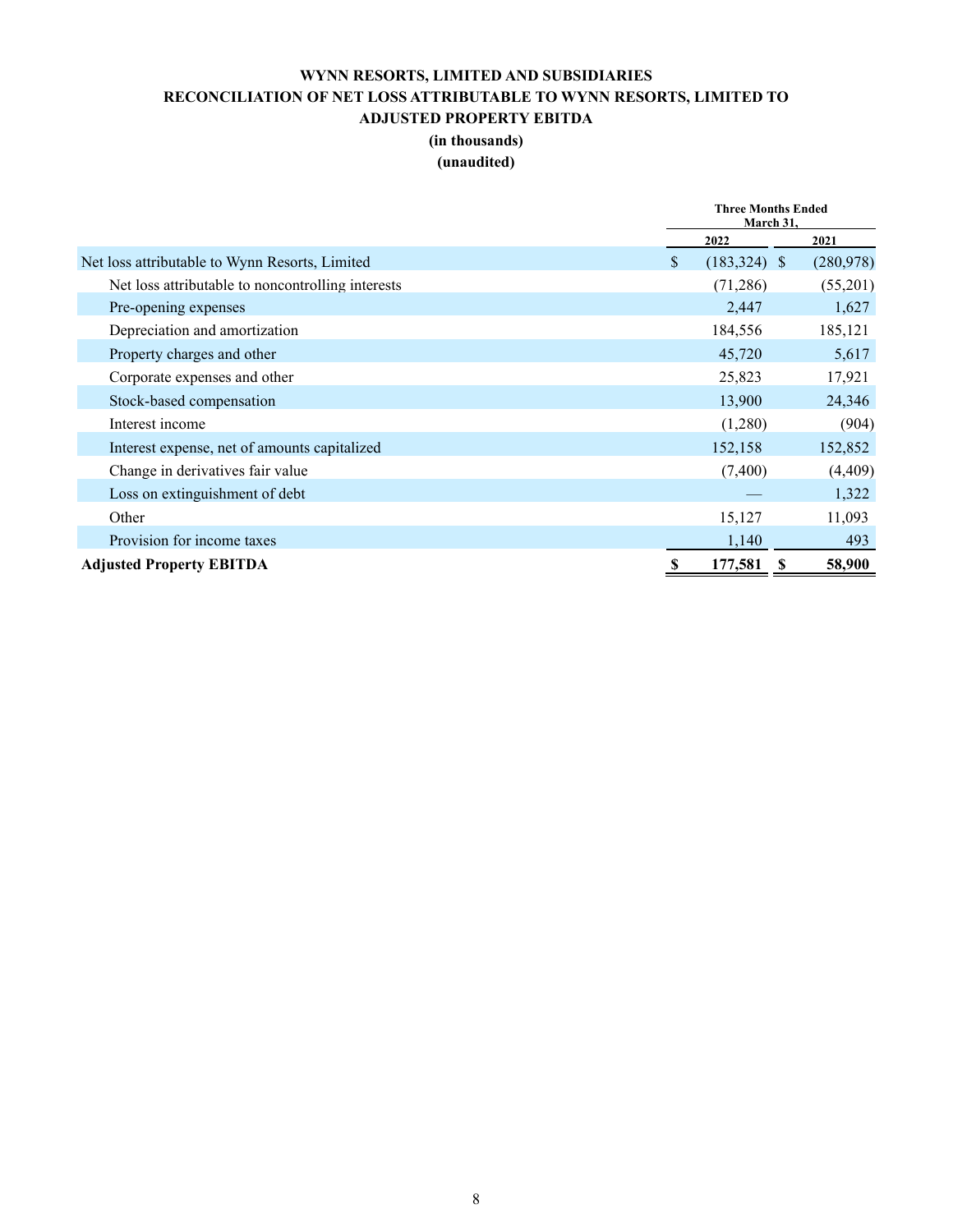# **(dollars in thousands, except for win per unit per day, ADR and REVPAR)**

**(unaudited)**

|                                             |               | 2022    |                    | 2021      | Percent<br>Change |  |
|---------------------------------------------|---------------|---------|--------------------|-----------|-------------------|--|
| <b>Wynn Palace Supplemental Information</b> |               |         |                    |           |                   |  |
| Operating revenues                          |               |         |                    |           |                   |  |
| Casino                                      | \$            | 114,413 | $\sqrt{\ }$        | 185,909   | (38.5)            |  |
| Rooms                                       |               | 13,831  |                    | 17,012    | (18.7)            |  |
| Food and beverage                           |               | 11,443  |                    | 11,672    | (2.0)             |  |
| Entertainment, retail and other             |               | 23,638  |                    | 22,733    | 4.0               |  |
| <b>Total</b>                                | $\mathbf{s}$  | 163,325 | $\mathbf{s}$       | 237,326   | (31.2)            |  |
| <b>Adjusted Property EBITDA (6)</b>         | $\mathbf S$   | (864)   | $\mathbf S$        | 27,369    | NM                |  |
| Casino Statistics:                          |               |         |                    |           |                   |  |
| VIP:                                        |               |         |                    |           |                   |  |
| Average number of table games               |               | 67      |                    | 103       | (35.0)            |  |
| VIP turnover                                | \$            | 965,555 | \$                 | 2,200,182 | (56.1)            |  |
| VIP table games win (1)                     | $\mathbb{S}$  | 19,753  | $\mathbb{S}$       | 96,456    | (79.5)            |  |
| VIP table games win as a % of turnover      |               | 2.05 %  |                    | 4.38 %    |                   |  |
| Table games win per unit per day            | $\mathbb{S}$  | 3,280   | $\sqrt{\ }$        | 10,375    | (68.4)            |  |
| Mass market:                                |               |         |                    |           |                   |  |
| Average number of table games               |               | 234     |                    | 222       | 5.4               |  |
| Table drop (2)                              | $\mathbb S$   | 531,859 | $\mathbb{S}$       | 607,518   | (12.5)            |  |
| Table games win (1)                         | $\mathbb{S}$  | 111,175 | $\mathbf{\hat{S}}$ | 131,649   | (15.6)            |  |
| Table games win %                           |               | 20.9 %  |                    | 21.7 %    |                   |  |
| Table games win per unit per day            | $\mathbb S$   | 5,282   | $\sqrt{\ }$        | 6,596     | (19.9)            |  |
| Average number of slot machines             |               | 670     |                    | 687       | (2.5)             |  |
| Slot machine handle                         | $\mathbb{S}$  | 250,930 | $\mathbb{S}$       | 358,772   | (30.1)            |  |
| Slot machine win (3)                        | $\mathbb{S}$  | 12,649  | \$                 | 14,243    | (11.2)            |  |
| Slot machine win per unit per day           | $\mathsf{\$}$ | 210     | $\mathcal{S}$      | 230       | (8.7)             |  |
| Room statistics:                            |               |         |                    |           |                   |  |
| Occupancy                                   |               | 47.2%   |                    | 60.4%     |                   |  |
| ADR(4)                                      | \$            | 180     | \$                 | 178       | 1.1               |  |
| REVPAR(5)                                   | \$            | 85      | \$                 | 108       | (21.3)            |  |

NM - Not meaningful.

Note: The results of operations of Wynn Palace for the three months ended March 31, 2022 and 2021 were negatively impacted by certain travel-related restrictions and conditions, including COVID-19 testing and other mitigation procedures, related to the COVID-19 pandemic.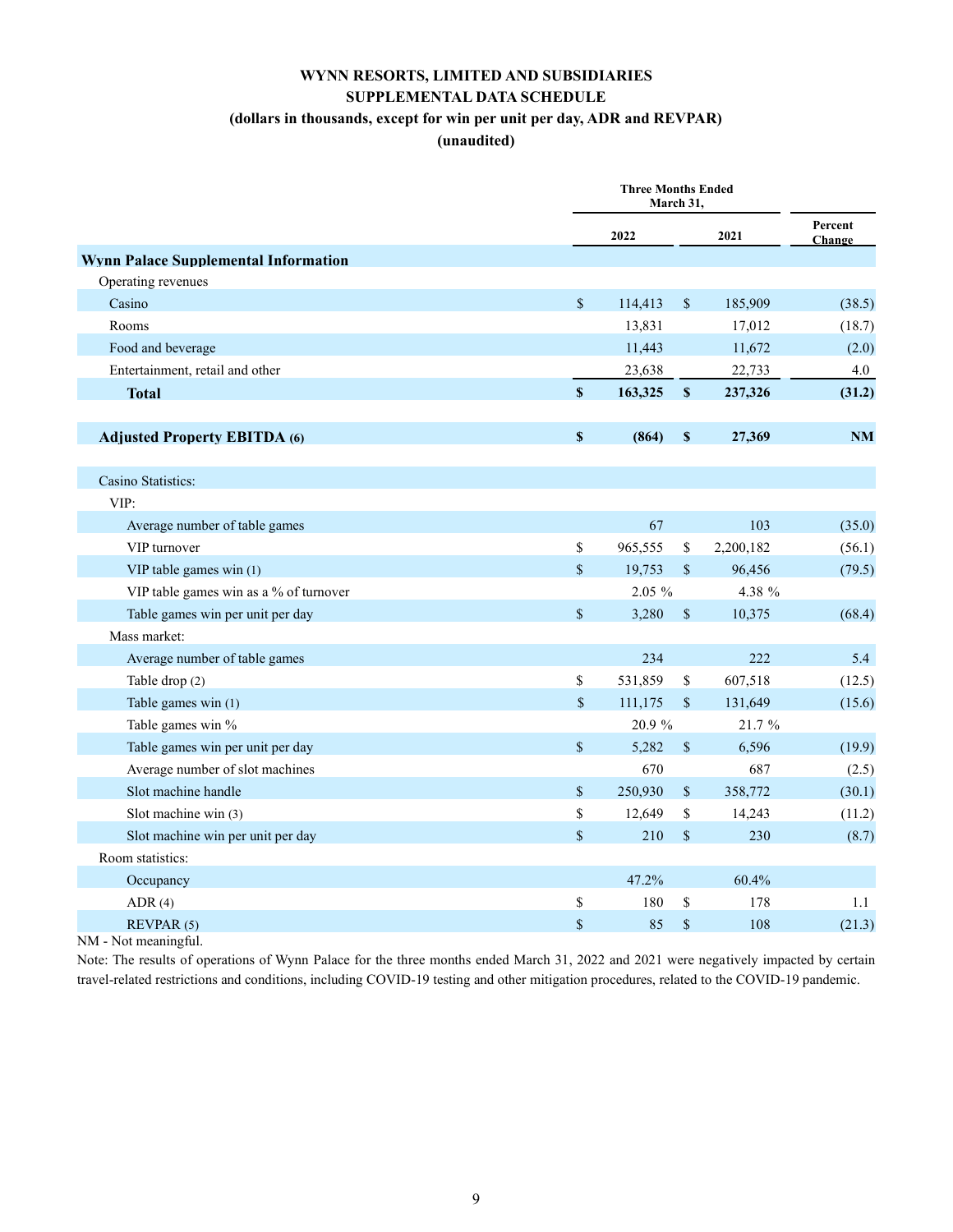# **(dollars in thousands, except for win per unit per day, ADR and REVPAR)**

**(unaudited) (continued)**

|                                            |              | <b>Three Months Ended</b><br>March 31, |                    |           |                   |  |
|--------------------------------------------|--------------|----------------------------------------|--------------------|-----------|-------------------|--|
|                                            |              | 2022                                   | 2021               |           | Percent<br>Change |  |
| <b>Wynn Macau Supplemental Information</b> |              |                                        |                    |           |                   |  |
| Operating revenues                         |              |                                        |                    |           |                   |  |
| Casino                                     | \$           | 102,430                                | \$                 | 138,927   | (26.3)            |  |
| Rooms                                      |              | 9,390                                  |                    | 14,702    | (36.1)            |  |
| Food and beverage                          |              | 8,386                                  |                    | 7,433     | 12.8              |  |
| Entertainment, retail and other            |              | 14,894                                 |                    | 18,589    | (19.9)            |  |
| <b>Total</b>                               | $\mathbf S$  | 135,100                                | $\pmb{\mathbb{S}}$ | 179,651   | (24.8)            |  |
| <b>Adjusted Property EBITDA (6)</b>        | $\mathbb S$  | (4,682)                                | $\mathbb S$        | 16,556    | <b>NM</b>         |  |
| Casino Statistics:                         |              |                                        |                    |           |                   |  |
| VIP:                                       |              |                                        |                    |           |                   |  |
| Average number of table games              |              | 35                                     |                    | 90        | (61.1)            |  |
| VIP turnover                               | \$           | 887,051                                | \$                 | 1,804,382 | (50.8)            |  |
| VIP table games win (1)                    | \$           | 34,029                                 | $\mathcal{S}$      | 58,635    | (42.0)            |  |
| VIP table games win as a % of turnover     |              | 3.84 %                                 |                    | $3.25\%$  |                   |  |
| Table games win per unit per day           | $\,$         | 10,823                                 | $\$$               | 7,239     | 49.5              |  |
| Mass market:                               |              |                                        |                    |           |                   |  |
| Average number of table games              |              | 248                                    |                    | 240       | 3.3               |  |
| Table drop (2)                             | \$           | 469,138                                | \$                 | 590,890   | (20.6)            |  |
| Table games win (1)                        | $\mathbb{S}$ | 82,259                                 | $\mathcal{S}$      | 105,183   | (21.8)            |  |
| Table games win %                          |              | 17.5 %                                 |                    | 17.8 %    |                   |  |
| Table games win per unit per day           | $\mathbb S$  | 3,680                                  | $\$$               | 4,871     | (24.5)            |  |
| Average number of slot machines            |              | 585                                    |                    | 569       | 2.8               |  |
| Slot machine handle                        | $\mathbb S$  | 283,539                                | \$                 | 301,271   | (5.9)             |  |
| Slot machine win (3)                       | \$           | 10,611                                 | \$                 | 10,208    | 3.9               |  |
| Slot machine win per unit per day          | \$           | 201                                    | \$                 | 199       | 1.0               |  |
| Room statistics:                           |              |                                        |                    |           |                   |  |
| Occupancy                                  |              | 49.8%                                  |                    | 60.8%     |                   |  |
| ADR(4)                                     | \$           | 188                                    | \$                 | 242       | (22.3)            |  |
| REVPAR(5)                                  | \$           | 94                                     | $\mathbb{S}$       | 147       | (36.1)            |  |

NM - Not meaningful.

Note: The results of operations of Wynn Macau for the three months ended March 31, 2022 and 2021 were negatively impacted by certain travel-related restrictions and conditions, including COVID-19 testing and other mitigation procedures, related to the COVID-19 pandemic.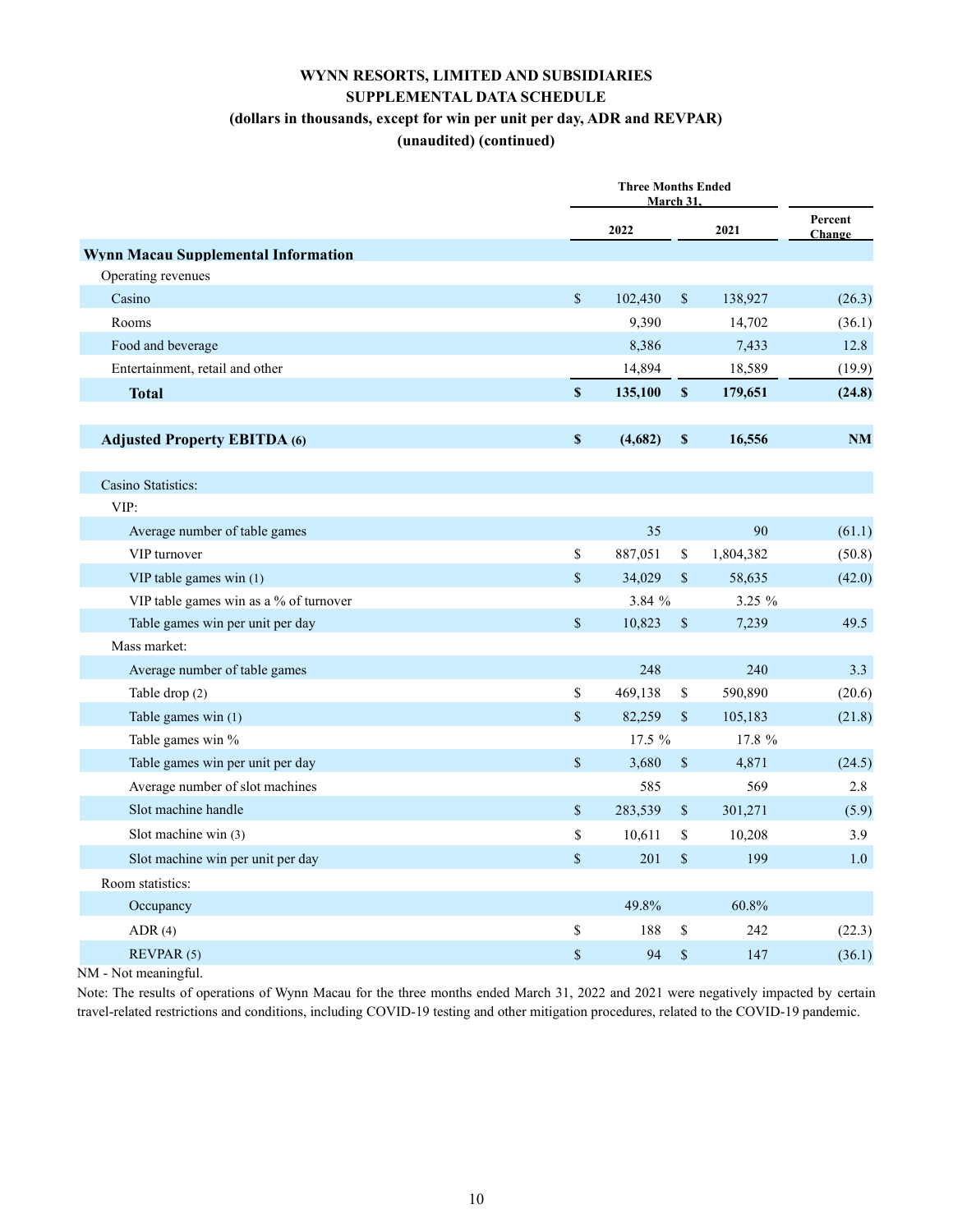# **(dollars in thousands, except for win per unit per day, ADR and REVPAR)**

**(unaudited) (continued)**

|                                                      |              | <b>Three Months Ended</b><br>March 31, |                           |         |                   |  |
|------------------------------------------------------|--------------|----------------------------------------|---------------------------|---------|-------------------|--|
|                                                      |              | 2022                                   | 2021                      |         | Percent<br>Change |  |
| <b>Las Vegas Operations Supplemental Information</b> |              |                                        |                           |         |                   |  |
| Operating revenues                                   |              |                                        |                           |         |                   |  |
| Casino                                               | \$           | 124,271                                | $\sqrt{\ }$               | 79,903  | 55.5              |  |
| Rooms                                                |              | 131,466                                |                           | 39,761  | 230.6             |  |
| Food and beverage                                    |              | 136,029                                |                           | 40,077  | 239.4             |  |
| Entertainment, retail and other                      |              | 49,420                                 |                           | 18,975  | 160.4             |  |
| <b>Total</b>                                         | $\mathbf S$  | 441,186                                | $\mathbf{s}$              | 178,716 | 146.9             |  |
|                                                      |              |                                        |                           |         |                   |  |
| <b>Adjusted Property EBITDA (6)</b>                  | $\mathbb S$  | 159,378                                | $\mathbb S$               | 28,081  | 467.6             |  |
|                                                      |              |                                        |                           |         |                   |  |
| Casino Statistics:                                   |              |                                        |                           |         |                   |  |
| Average number of table games                        |              | 228                                    |                           | 172     | 32.6              |  |
| Table drop (2)                                       | \$           | 547,916                                | $\mathbb{S}$              | 324,531 | 68.8              |  |
| Table games win (1)                                  | \$           | 129,164                                | S.                        | 76,653  | 68.5              |  |
| Table games win %                                    |              | 23.6%                                  |                           | 23.6%   |                   |  |
| Table games win per unit per day                     | \$           | 6,300                                  | $\mathbb{S}$              | 4,957   | 27.1              |  |
| Average number of slot machines                      |              | 1,728                                  |                           | 1,547   | 11.7              |  |
| Slot machine handle                                  | \$           | 1,177,985                              | $\mathbf S$               | 791,260 | 48.9              |  |
| Slot machine win (3)                                 | $\mathbb{S}$ | 80,831                                 | $\boldsymbol{\mathsf{S}}$ | 50,489  | 60.1              |  |
| Slot machine win per unit per day                    | \$           | 520                                    | \$                        | 363     | 43.3              |  |
| Poker rake                                           | \$           | 3,861                                  | \$                        | 1,867   | 106.8             |  |
| Room statistics:                                     |              |                                        |                           |         |                   |  |
| Occupancy                                            |              | 76.9%                                  |                           | 35.3%   |                   |  |
| ADR(4)                                               | \$           | 432                                    | \$                        | 331     | 30.5              |  |
| REVPAR <sub>(5)</sub>                                | \$           | 333                                    | \$                        | 117     | 184.6             |  |

Note: The results of our Las Vegas Operations for the three months ended March 31, 2021 were impacted by certain COVID-19 pandemic related protective measures and operating schedule modifications.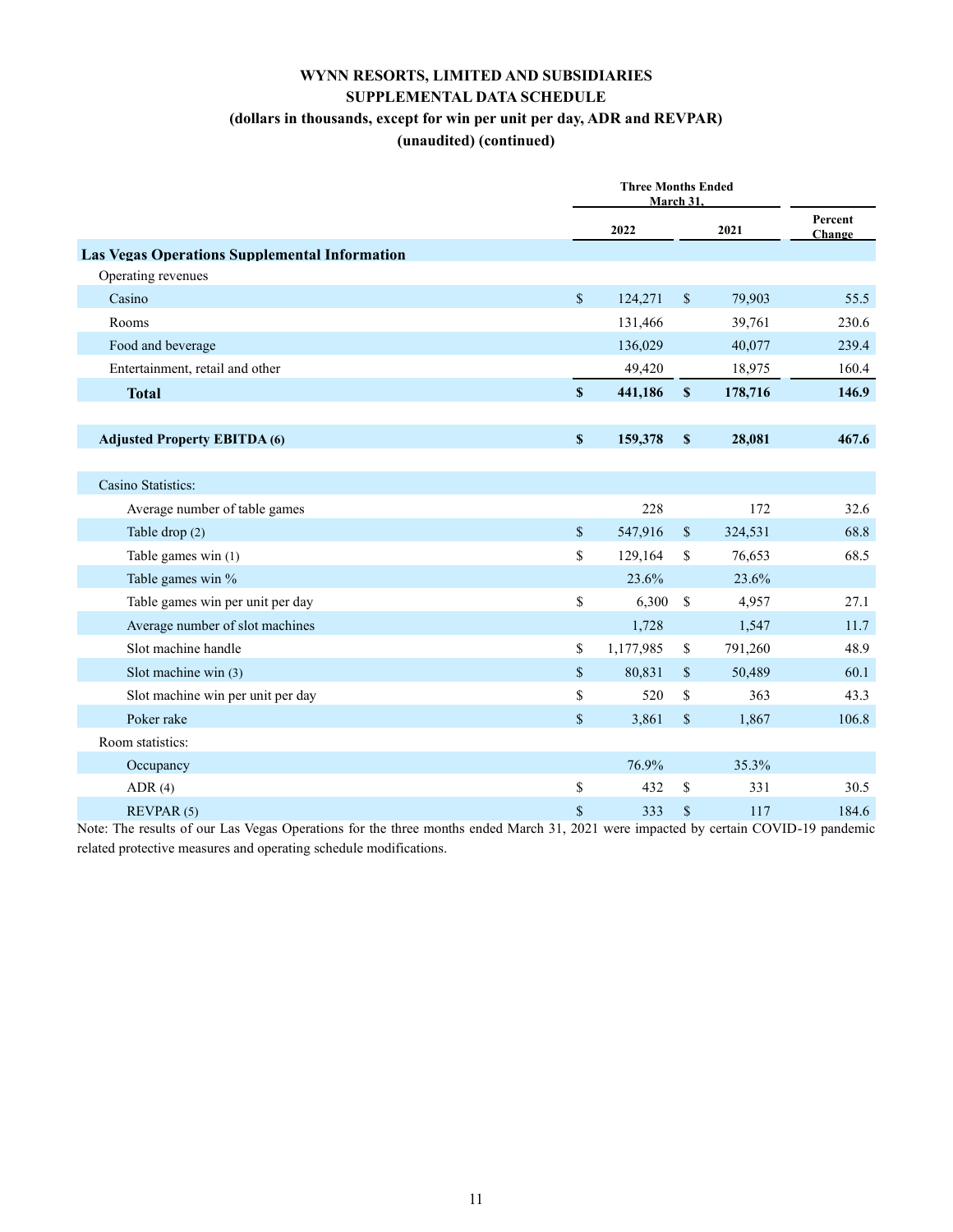#### **(dollars in thousands, except for win per unit per day, ADR, and REVPAR)**

**(unaudited) (continued)**

|                                                      |                           | <b>Three Months Ended</b><br>March 31, |                    |         |                   |  |
|------------------------------------------------------|---------------------------|----------------------------------------|--------------------|---------|-------------------|--|
|                                                      |                           | 2022                                   |                    | 2021    | Percent<br>Change |  |
| <b>Encore Boston Harbor Supplemental Information</b> |                           |                                        |                    |         |                   |  |
| Operating revenues                                   |                           |                                        |                    |         |                   |  |
| Casino                                               | $\mathsf{\$}$             | 148,748                                | $\mathbf{\hat{S}}$ | 111,479 | 33.4              |  |
| Rooms                                                |                           | 15,689                                 |                    | 4,715   | 232.7             |  |
| Food and beverage                                    |                           | 18,162                                 |                    | 9,327   | 94.7              |  |
| Entertainment, retail and other                      |                           | 8,197                                  |                    | 4,569   | 79.4              |  |
| <b>Total</b>                                         | $\mathbf{s}$              | 190,796                                | $\mathbf{s}$       | 130,090 | 46.7              |  |
| <b>Adjusted Property EBITDA (6)</b>                  | $\mathbf{s}$              | 55,250                                 | $\mathbf{s}$       | 30,363  | 82.0              |  |
| Casino Statistics:                                   |                           |                                        |                    |         |                   |  |
| Average number of table games                        |                           | 184                                    |                    | 199     | (7.5)             |  |
| Table drop (2)                                       | $\sqrt{\ }$               | 346,195                                | $\mathbb{S}$       | 234,562 | 47.6              |  |
| Table games win (1)                                  | $\mathbf S$               | 76,792                                 | \$                 | 49,377  | 55.5              |  |
| Table games win %                                    |                           | 22.2%                                  |                    | 21.1%   |                   |  |
| Table games win per unit per day                     | $\mathbf S$               | 4,637                                  | $\mathbf S$        | 2,752   | 68.5              |  |
| Average number of slot machines                      |                           | 2,776                                  |                    | 1,889   | 47.0              |  |
| Slot machine handle                                  | \$                        | 1,183,314                              | S.                 | 913,795 | 29.5              |  |
| Slot machine win (3)                                 | $\mathbb{S}$              | 95,296                                 | $\mathbb{S}$       | 74,820  | 27.4              |  |
| Slot machine win per unit per day                    | $\mathbb{S}$              | 381                                    | \$                 | 440     | (13.4)            |  |
| Poker rake                                           | $\boldsymbol{\mathsf{S}}$ | 784                                    | \$                 |         |                   |  |
| Room statistics:                                     |                           |                                        |                    |         |                   |  |
| Occupancy                                            |                           | 80.5%                                  |                    | 71.0%   |                   |  |
| ADR(4)                                               | \$                        | 324                                    | \$                 | 276     | 17.4              |  |
| REVPAR <sup>(5)</sup>                                | \$                        | 261                                    | \$                 | 196     | 33.2              |  |

Note: The results of Encore Boston Harbor for the three months ended March 31, 2021 were impacted by certain COVID-19 pandemic related protective measures and operating schedule modifications. Encore Boston Harbor's room statistics have been computed based on 36 days of operations for the three months ended March 31, 2021, representing the actual number of days the hotel was open.

(1) Table games win is shown before discounts, commissions and the allocation of casino revenues to rooms, food and beverage and other revenues for services provided to casino customers on a complimentary basis.

(2) In Macau, table drop is the amount of cash that is deposited in a gaming table's drop box plus cash chips purchased at the casino cage. In Las Vegas, table drop is the amount of cash and net markers issued that are deposited in a gaming table's drop box. At Encore Boston Harbor, table drop is the amount of cash and gross markers that are deposited in a gaming table's drop box.

(3) Slot machine win is calculated as gross slot machine win minus progressive accruals and free play.

(4) ADR is average daily rate and is calculated by dividing total room revenues including complimentaries (less service charges, if any) by total rooms occupied.

(5) REVPAR is revenue per available room and is calculated by dividing total room revenues including complimentaries (less service charges, if any) by total rooms available.

(6) Refer to accompanying reconciliations of Operating Income (Loss) to Adjusted Property EBITDA and Net Loss Attributable to Wynn Resorts, Limited to Adjusted Property EBITDA.